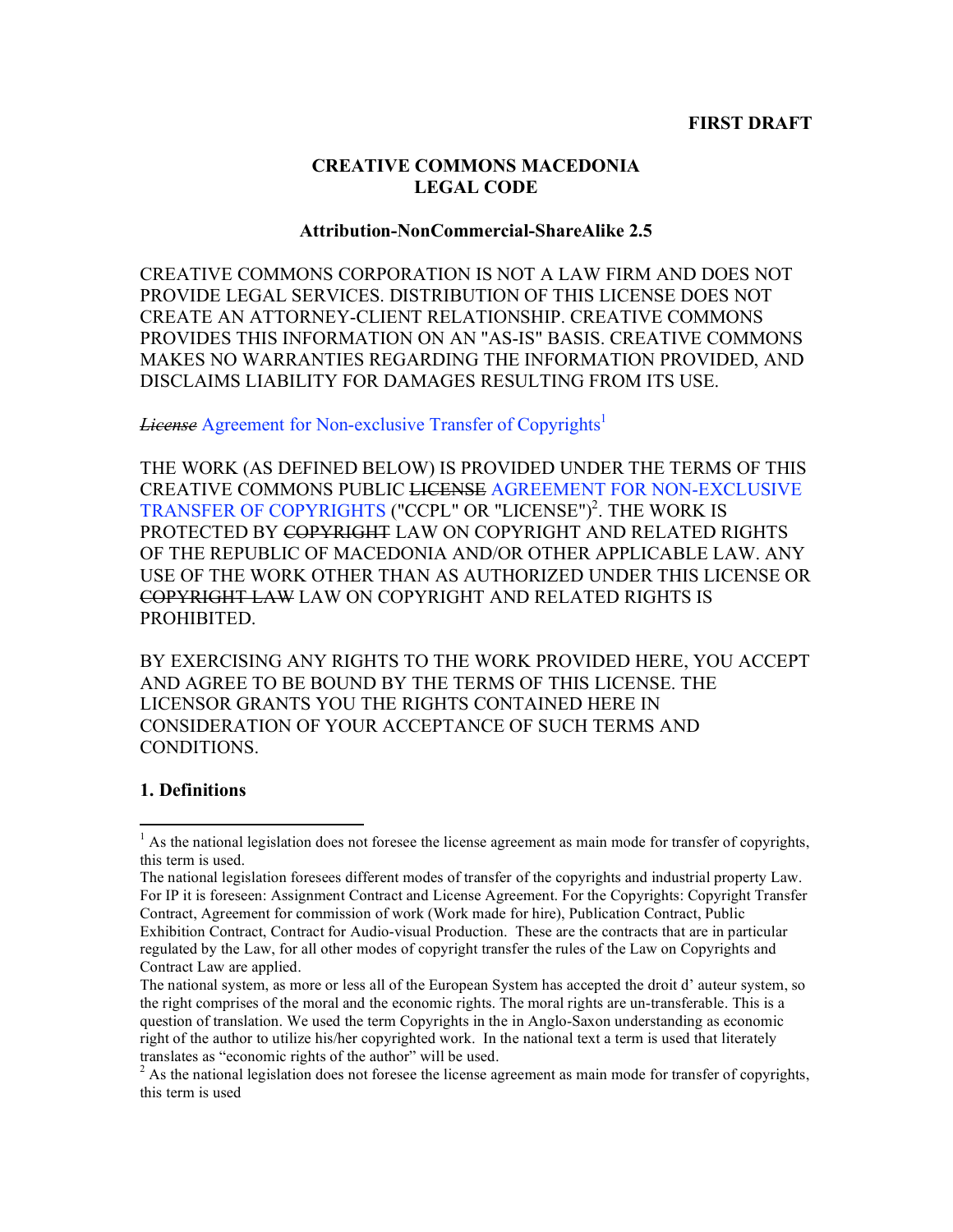- a. **"Collective Work Collection of copyrights work3 "** means a work, such as a periodical issue, anthology or encyclopedia, in which the Work in its entirety in unmodified form, along with a number of other contributions, constituting separate and independent works in themselves, are assembled into a collective whole. A work that constitutes a Collective Work Collection of copyrights work will not be considered a Derivative Work Modified Work (as defined below) for the purposes of this License.
- b. **"Derivative Work Modified Work4 "** means a work based upon the Work or upon the Work and other pre-existing works, such as a translation, musical arrangement, dramatization, fictionalization, motion picture version, sound recording, art reproduction, abridgment, condensation, or any other form in which the Work may be recast, transformed, or adapted, except that a work that constitutes a Collective Work Collection of copyrights work will not be considered a Derivative Work Modified Work for the purpose of this License. For the avoidance of doubt, where the Work is a musical composition or sound recording, the synchronization of the Work in timed-relation with a moving image ("synching") will be considered a Derivative Work Modified Work for the purpose of this License.
- c. **"Licensor"** means the individual or entity that offers the Work under the terms of this License.
- d. **"Original Author Author of the original work5 "** means the individual or entity who created the Work.
- e. **"Work"** means the copyrightable work of authorship offered under the terms of this License.
- f. **"You"** means an individual or entity exercising rights under this License who has not previously violated the terms of this License with respect to the Work, or who has received express permission from the Licensor to exercise rights under this License despite a previous violation.
- g. **"License Elements"** means the following high-level license attributes as selected by Licensor and indicated in the title of this License: Attribution, Noncommercial, ShareAlike.

**2. Fair Use Rights.** Nothing in this license is intended to reduce, limit, or restrict any rights arising from fair use, first sale or other limitations on the exclusive rights of the copyright owner under copyright law or other applicable laws.

**3. License Grant.** Subject to the terms and conditions of this License, Licensor hereby grants You a worldwide, royalty-free, non-exclusive, perpetual (for the duration of the applicable copyright) license to exercise the rights in the Work as stated below:

a. to reproduce the Work, to incorporate the Work into one or more Collective Works Collection of copyrights works, and to reproduce the Work as incorporated in the Collective Works Collection of copyrights works;

<sup>&</sup>lt;sup>3</sup> The Law understands this as Collection of Copyright Work<br><sup>4</sup> The Law operates with the term modification of work and acknowledges it as individual separate work<br><sup>5</sup> For the purpose of better understanding the Macedoni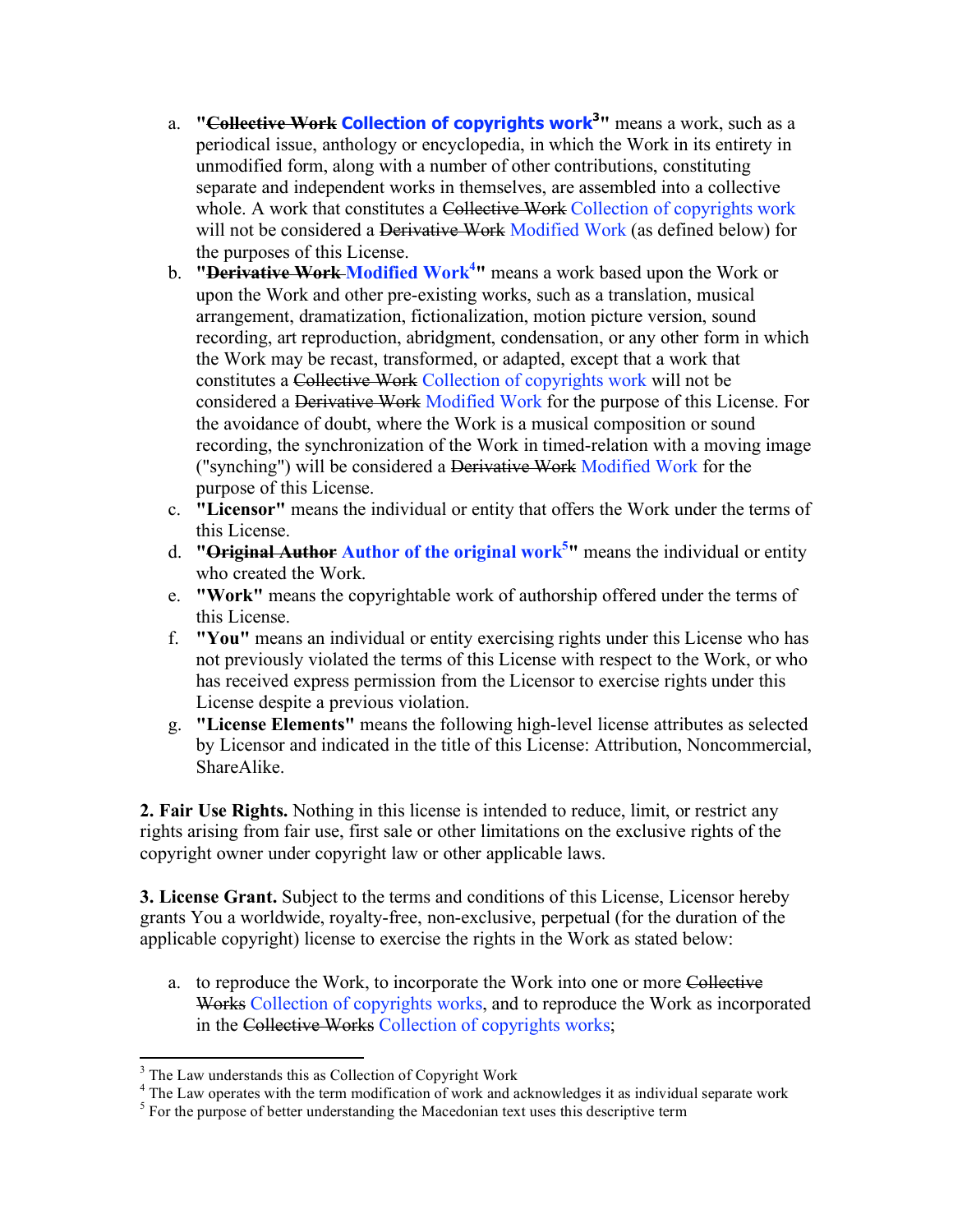- b. to create and reproduce Derivative Works Modified Works;
- c. to distribute copies or phonorecords of, display publicly, perform publicly, and perform publicly by means of a digital audio transmission the Work including as incorporated in Collective Works Collection of copyrights works, i,e public performance in terms of the Law on Copyrights and related Rights;
- d. to distribute copies or phonorecords of, display publicly, perform publicly, and perform publicly by means of a digital audio transmission Derivative Works Modified Works;

The above rights may be exercised in all media and formats whether now known or hereafter devised in the time the Contract has been concluded<sup>6</sup>. The above rights include the right to make such modifications as are technically necessary to exercise the rights in other media and formats. All rights not expressly granted by Licensor are hereby reserved, including but not limited to the rights set forth in Sections 4(e) and 4(f).

**4. Restrictions.**The license granted in Section 3 above is expressly made subject to and limited by the following restrictions:

- a. You may distribute, publicly display, publicly perform, or publicly digitally perform the Work only under the terms of this License, and You must include a copy of, or the Uniform Resource Identifier for, this License with every copy or phonorecord of the Work You distribute, publicly display, publicly perform, or publicly digitally perform. You may not offer or impose any terms on the Work that alter or restrict the terms of this License or the recipients' exercise of the rights granted hereunder. You may not sublicense the Work. You must keep intact all notices that refer to this License and to the disclaimer of warranties. You may not distribute, publicly display, publicly perform, or publicly digitally perform the Work with any technological measures that control access or use of the Work in a manner inconsistent with the terms of this License Agreement. The above applies to the Work as incorporated in a Collective Work Collection of copyrights work, but this does not require the Collective Work Collection of copyrights work apart from the Work itself to be made subject to the terms of this License. If You create a Collective Work Collection of copyrights work, upon notice from any Licensor You must, to the extent practicable, remove from the Collective Work Collection of copyrights work any credit as required by clause 4(d), as requested. If You create a Derivative Work Modified work, upon notice from any Licensor You must, to the extent practicable, remove from the Derivative Work Modified work any credit as required by clause 4(d), as requested.
- b. You may distribute, publicly display, publicly perform, or publicly digitally perform a Derivative Work Modified work only under the terms of this License, a later version of this License with the same License Elements as this License, or a Creative Commons iCommons license that contains the same License Elements as

 $6$  The Macedonian Law, article 74 point 4, forbids transfer of the rights for unknown types of use of the work. The Law states that the contract or term of the contracts in which the author transfers to other person economic (material) rights for unknown types of use shall be void. Therefore, this provision must be modified in the manner as presented.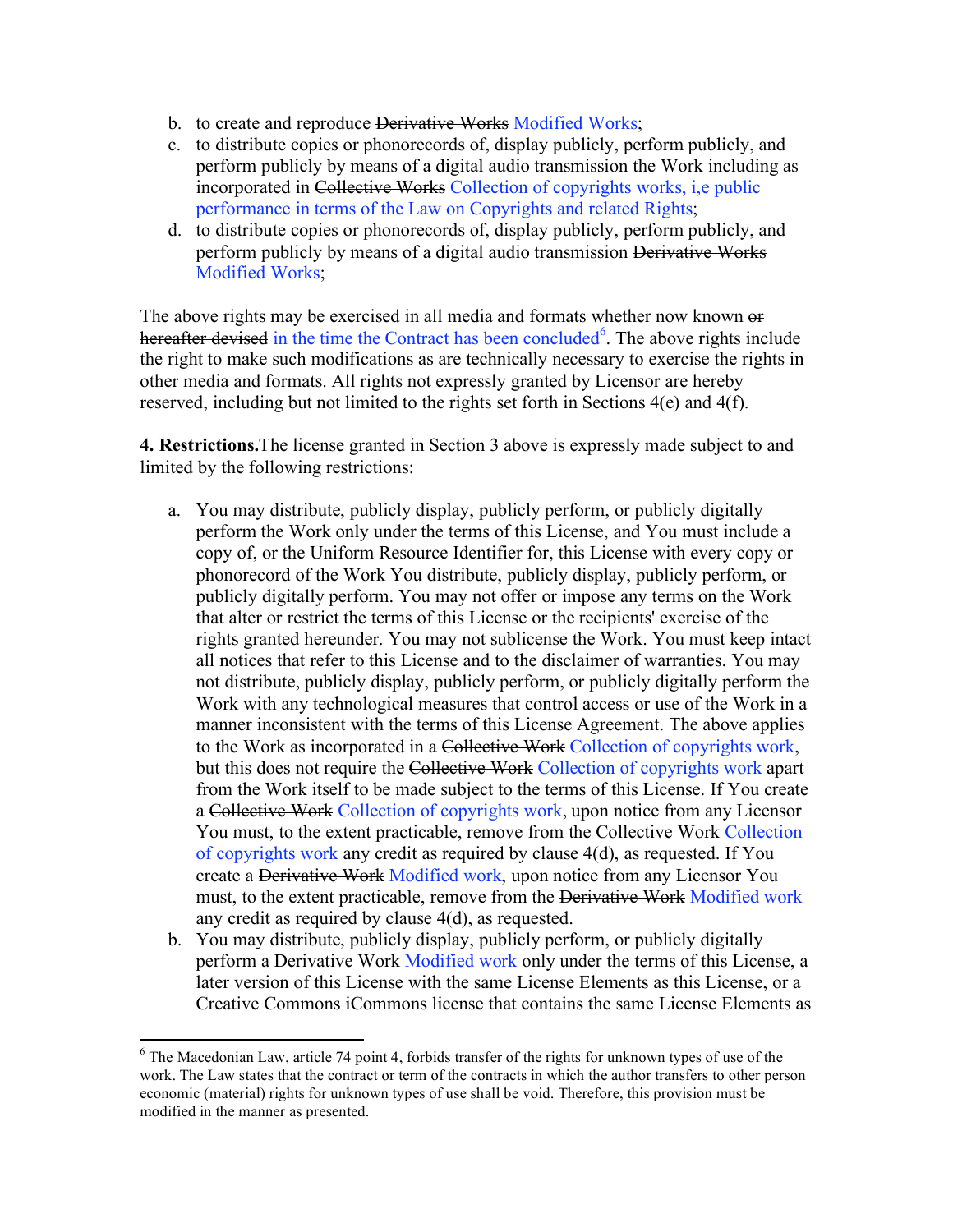this License (e.g. Attribution-NonCommercial-ShareAlike 2.5 Japan). You must include a copy of, or the Uniform Resource Identifier for, this License or other license specified in the previous sentence with every copy or phonorecord of each Derivative Work Modified work You distribute, publicly display, publicly perform, or publicly digitally perform. You may not offer or impose any terms on the Derivative Work Modified work that alter or restrict the terms of this License or the recipients' exercise of the rights granted hereunder, and You must keep intact all notices that refer to this License and to the disclaimer of warranties. You may not distribute, publicly display, publicly perform, or publicly digitally perform the Derivative Work Modified work with any technological measures that control access or use of the Work in a manner inconsistent with the terms of this License Agreement. The above applies to the Derivative Work Modified work as incorporated in a Collective Work Collection of copyrights work, but this does not require the Collective Work Collection of copyrights work apart from the Derivative Work Modified work itself to be made subject to the terms of this License.

- c. You may not exercise any of the rights granted to You in Section 3 above in any manner that is primarily intended for or directed toward commercial advantage or private monetary compensation. The exchange of the Work for other copyrighted works by means of digital file-sharing or otherwise shall not be considered to be intended for or directed toward commercial advantage or private monetary compensation, provided there is no payment of any monetary compensation in connection with the exchange of copyrighted works.
- d. If you distribute, publicly display, publicly perform, or publicly digitally perform the Work or any Derivative Work Modified work or Collective Work Collection of copyrights work, You must keep intact all copyright notices for the Work and provide, reasonable to the medium or means You are utilizing: (i) the name of the Original Author (or pseudonym, if applicable) if supplied, and/or (ii) if the Original Author and/or Licensor designate another party or parties (e.g. a sponsor institute, publishing entity, journal) for attribution in Licensor's copyright notice, terms of service or by other reasonable means, the name of such party or parties; the title of the Work if supplied; to the extent reasonably practicable, the Uniform Resource Identifier, if any, that Licensor specifies to be associated with the Work, unless such URI does not refer to the copyright notice or licensing information for the Work; and in the case of a <del>Derivative Work</del> Modified work, a credit identifying the use of the Work in the <del>Derivative Work</del> Modified work (e.g., "French translation of the Work by Original Author," or "Screenplay based on original Work by Original Author"). Such credit may be implemented in any reasonable manner; provided, however, that in the case of a Derivative Work Modified work or Collective Work Collection of copyrights work, at a minimum such credit will appear where any other comparable authorship credit appears and in a manner at least as prominent as such other comparable authorship credit.
- e. For the avoidance of doubt, where the Work is a musical composition<sup>7</sup>:

 $<sup>7</sup>$  The system of compulsory licenses works as in the most European countries. The licenses by law are</sup> related to making copies for private use, in certain scope and after the issue has been exhausted.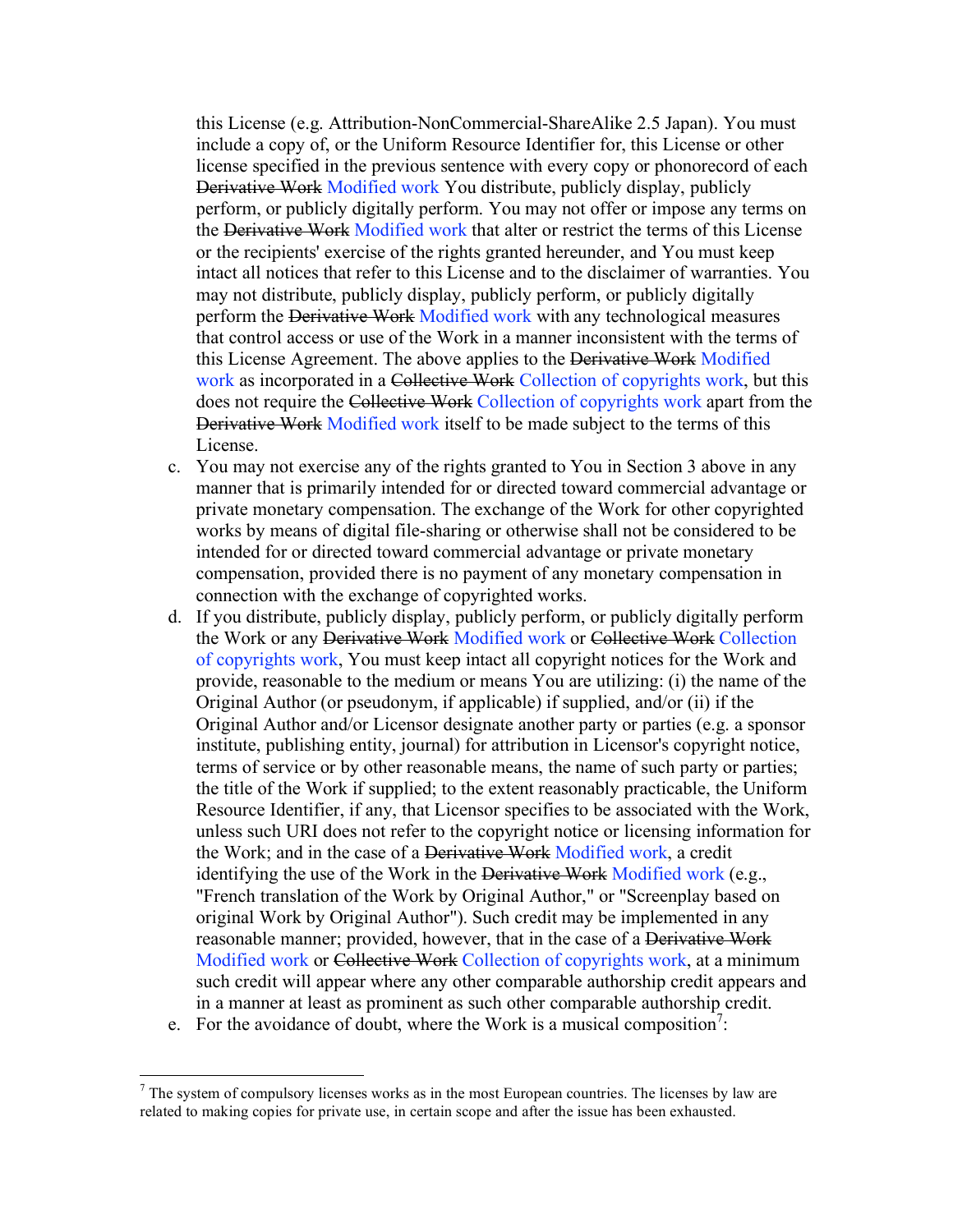- i. **Performance Royalties Under Blanket Licenses**. Licensor reserves the exclusive right to collect, whether individually or via a performance rights society (e.g. ASCAP, BMI, SESAC collecting societies), royalties for the public performance or public digital performance (e.g. webcast) or public transition in terms of the Law on Copyrights and related Rights of the Work if that performance is primarily intended for or directed toward commercial advantage or private monetary compensation.
- ii. **Mechanical Rights – reproduction on material sound carrier and mechanical performance in terms of the Law on Copyrights and Related Rights and Statutory Royalties**. Licensor reserves the exclusive right to collect, whether individually or via a music rights agency or designated agent (e.g. Harry Fox Agency), royalties for any phonorecord You create from the Work ("cover version") and distribute, subject to the compulsory license created by 17 USC Section 115 of the US Copyright Act (or the equivalent in other jurisdictions) if the Holder of the License has rights of reproduction and distribution that arise form prior contract or law<sup>8</sup>, if Your distribution of such cover version is primarily intended for or directed toward commercial advantage or private monetary compensation.
- f. **Webcasting Rights and Statutory Royalties**. For the avoidance of doubt, where the Work is a sound recording, Licensor reserves the exclusive right to collect, whether individually or via a performance-rights society (e.g. SoundExchange), royalties for the public digital performance (e.g. webcast) of the Work, subject to the compulsory license created by 17 USC Section 114 of the US Copyright Act (or the equivalent in other jurisdictions) if the Holder of the License has the rights of reproduction and distribution that arise form prior contract or the Law, if Your public digital performance is primarily intended for or directed toward commercial advantage or private monetary compensation.
- **g. Moral rights**. Noting in the License will interfere with the moral rights of the author that shall protect the author in respect with his/her personal and intellectual reference to the work, and remain solely with the author.<sup>9</sup>

### **5. Representations, Warranties and Disclaimer**

UNLESS OTHERWISE MUTUALLY AGREED TO BY THE PARTIES IN WRITING, LICENSOR OFFERS THE WORK AS-IS AND MAKES NO REPRESENTATIONS OR WARRANTIES OF ANY KIND CONCERNING THE WORK, EXPRESS, IMPLIED, STATUTORY OR OTHERWISE, INCLUDING, WITHOUT LIMITATION, WARRANTIES OF TITLE, MERCHANTIBILITY, FITNESS FOR A PARTICULAR PURPOSE, NONINFRINGEMENT, OR THE ABSENCE OF LATENT OR OTHER DEFECTS, ACCURACY, OR THE PRESENCE OF ABSENCE OF ERRORS,

Compulsory licenses are also to be found in the works made for hire and in relation to film and phono-

<sup>&</sup>lt;sup>8</sup> The national legislation provides compulsory licenses in a limited number of cases. However, by contract the author may transfer to other person (Holder) the rights of reproduction and distribution.

 $\degree$  Generally, in the national practice, the agreements for assignment of copyright do not mention the moral rights, that as un-transferable belong to the author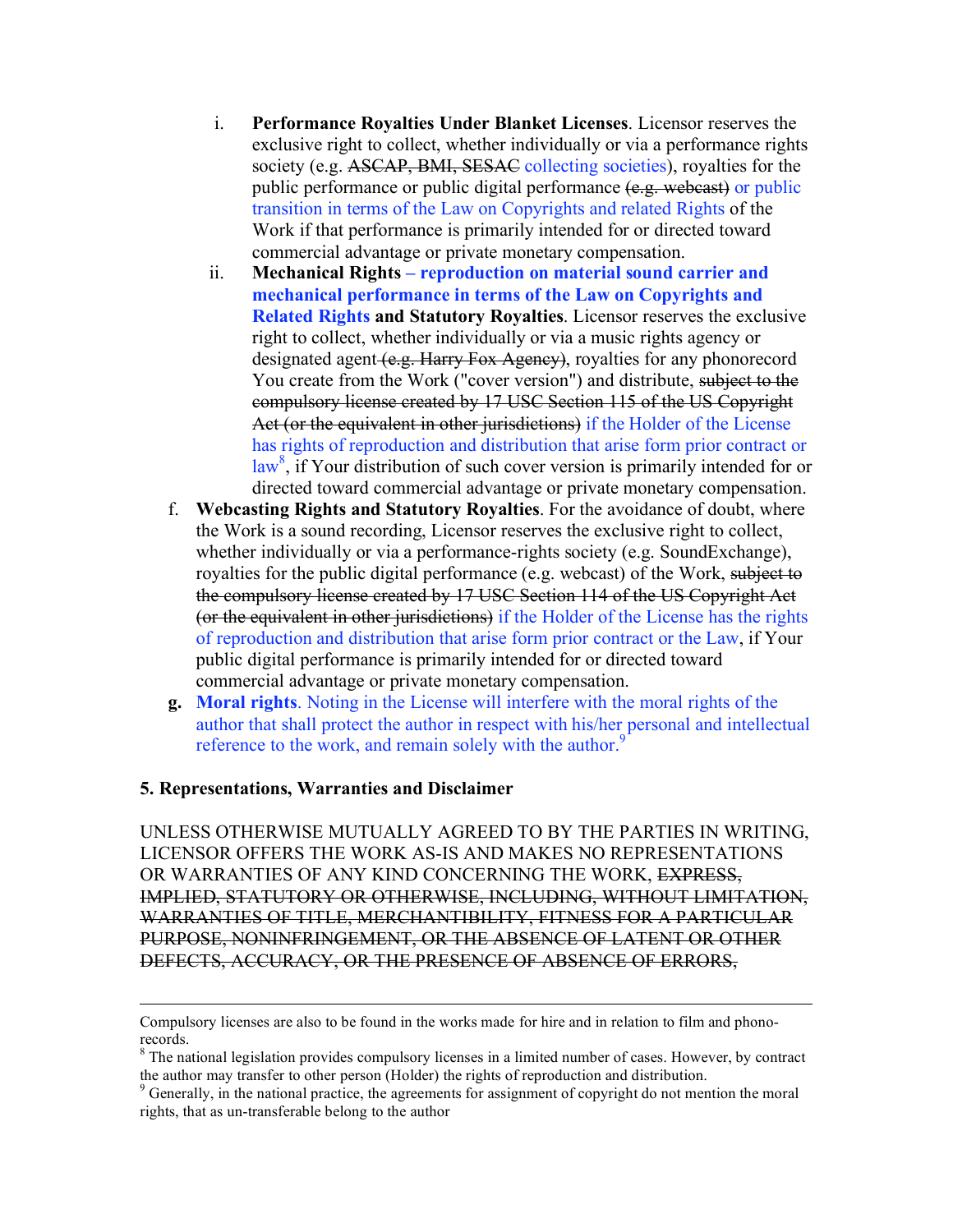WHETHER OR NOT DISCOVERABLE. SOME JURISDICTIONS DO NOT ALLOW THE EXCLUSION OF IMPLIED WARRANTIES, SO SUCH EXCLUSION MAY NOT APPLY TO YOU. EXCEPT THE WARRANTIES THAT ARISE FORM ITS LEGAL OBLIGATIONS TO GUARANTEE FOR THE LEGAL FEATURES (TITLE) AND THE MATERIAL FEATURES OF THE WORK.

**6. Limitation on Liability.** EXCEPT TO THE EXTENT REQUIRED BY APPLICABLE LAW, IN NO EVENT WILL LICENSOR BE LIABLE TO YOU ON ANY LEGAL THEORY FOR ANY SPECIAL, INCIDENTAL, CONSEQUENTIAL, PUNITIVE OR EXEMPLARY DAMAGES ARISING OUT OF THIS LICENSE OR THE USE OF THE WORK, EVEN IF LICENSOR HAS BEEN ADVISED OF THE POSSIBILITY OF SUCH DAMAGES. ON DAMAGES OCCURRED BY ANY  $LIABILITY<sup>10</sup>$ .

# **7. Termination**

- a. This License and the rights granted hereunder will terminate automatically upon any breach by You of the terms of this License. Individuals or entities who have received Derivative Works Modified works or Collective Works Collection of copyrights works from You under this License, however, will not have their licenses terminated provided such individuals or entities remain in full compliance with those licenses. Sections 1, 2, 5, 6, 7, and 8 will survive any termination of this License.
- b. Subject to the above terms and conditions, the license granted here is perpetual (for the duration of the applicable copyright in the Work). Notwithstanding the above, Licensor reserves the right to release the Work under different license terms or to stop distributing the Work at any time; provided, however that any such election will not serve to withdraw this License (or any other license that has been, or is required to be, granted under the terms of this License), and this License will continue in full force and effect unless terminated as stated above.

## **8. Miscellaneous**

- a. Each time You distribute or publicly digitally perform the Work or a Collective Work Collection of copyrights work, the Licensor offers to the recipient a license to the Work on the same terms and conditions as the license granted to You under this License.
- b. Each time You distribute or publicly digitally perform a <del>Derivative Work</del> Modified work, Licensor offers to the recipient a license to the original Work on the same terms and conditions as the license granted to You under this License.
- c. If any provision of this License is invalid or unenforceable under applicable law, it shall not affect the validity or enforceability of the remainder of the terms of this License, and without further action by the parties to this agreement, such

 $10$  In the national legislation the liabilities are differently regulated and that is why this general formulation is used.